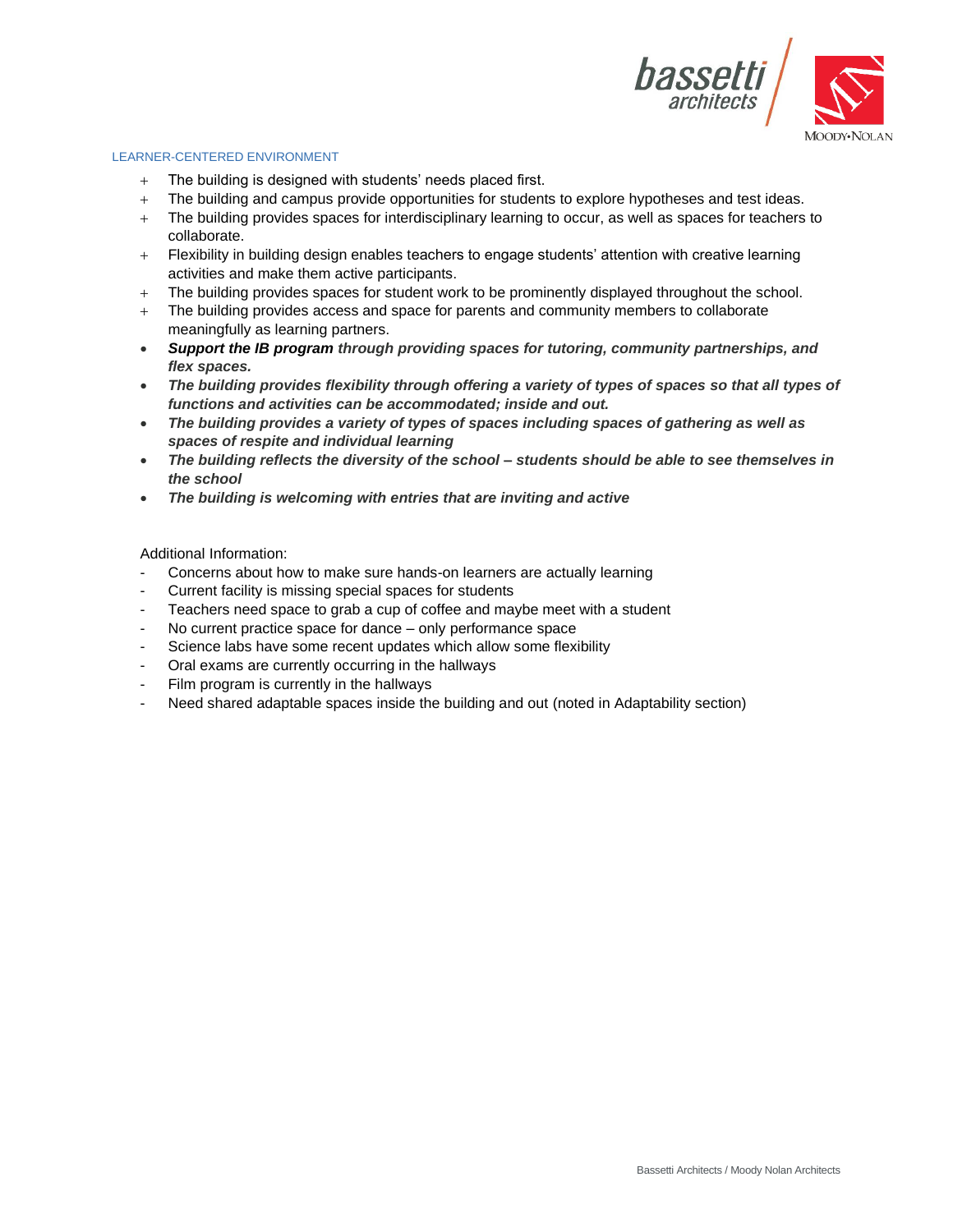

# **COLLABORATION**

- + The building provides spaces for everyone associated with the school to work collaboratively.
- + The building design incorporates elements that emphasize the purpose of the school and how each person contributes to the school's success.
- $+$  The school's vision and focus are apparent in the building design and shared by staff, students, parents, and the community.
- + The building provides spaces that promote group work and communication.
- + The building provides spaces for students to intercede with each other, listen to their peers, and have a voice in the operation of the school.
- *The building provides opportunities for students to take ownership over their space*
- *The building provides spaces for collaboration that allow students to feel comfortable being there*
- *The building and furniture provide for equitable access for all abilities*
- *The building provides visual connections between spaces to enhance supervision and increase the use of collaborative spaces*
- *Open and transparent spaces are desirable for collaboration and supervision*
- *The building provides resources for a variety of student needs beyond education: food, shelter, laundry, medical, emotional, etc.*

- Teachers need more spaces in which to collaborate
- IB program needs lots of flexible collaboration spaces
- It is important to have an active entry that is visible and open (noted in Safety section)
- Need entry for homeless students that is near the main entry and provides direct access for resources
- THC entry to be near the main entry
- Social workers don't need to be in admin area and could be spread around. Privacy is key.
- 90% IB for all
- See IB Learner Profile document on SPS website <https://ibo.org/benefits/learner-profile/>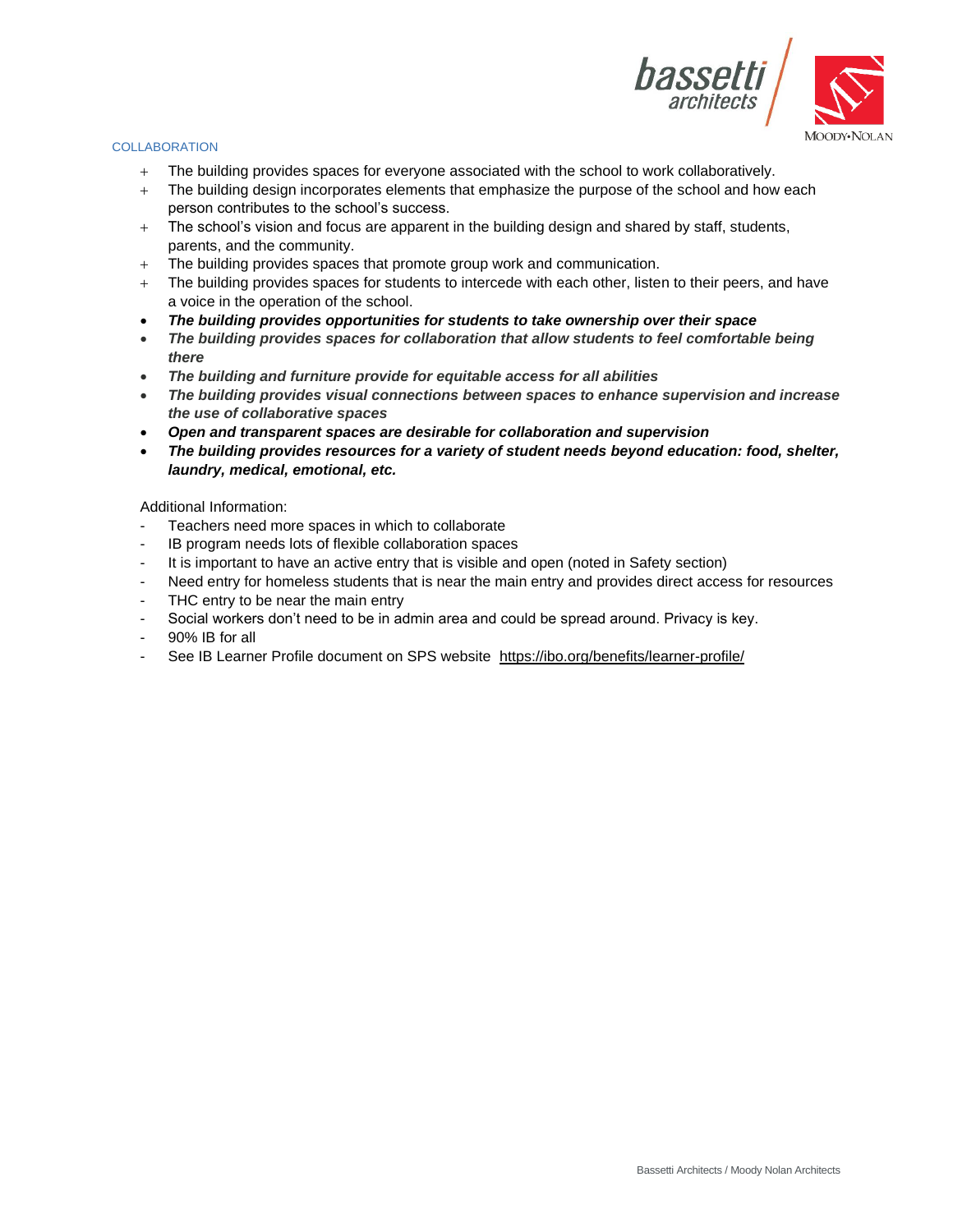

## PERSONALIZED ENVIRONMENT

- + The building provides *formal and informal* spaces for students to develop personalized relationships with adults.
- + The building provides spaces for students to work and socialize with peers *both noisy and quiet*
- + The building design encourages feelings of safety and trust.
- + The building provides spaces for individualized support services for students, including mental, physical, social, and academic support.
- + The building design enables small learning communities to operate within the school.
- + The building contains appropriate spaces to support a wide range of academic subjects, learning opportunities, *and ways of learning*
- *The building is visibly inclusive*
- *The building supports active student leadership*
- *The building inspires students to be their best*

- Current building environment is so far from this ideal anything would be an improvement
- Teacher planning spaces with windows connecting to hallways would be helpful need more staff collaboration space (Noted in Collaboration section)
- Plans to group 9th + 10th and 11th+12th small group discussion was not keen on this organization. Preferred departmental grouping
- Operable windows
- Window shades
- Light and sound control in classrooms
- Sharing classrooms has advantages in terms of teacher collaboration but 5 min. passing periods are too short to make it work.
- Voice enhancement systems desired in teaching spaces
- Taller desks for students would make assisting them easier on teachers' backs
- Little pockets of space outside classrooms can be useful for small group work differentiated teaching/learning
- Laptop/tech charging is an issue
- Storage behind the whiteboard is desired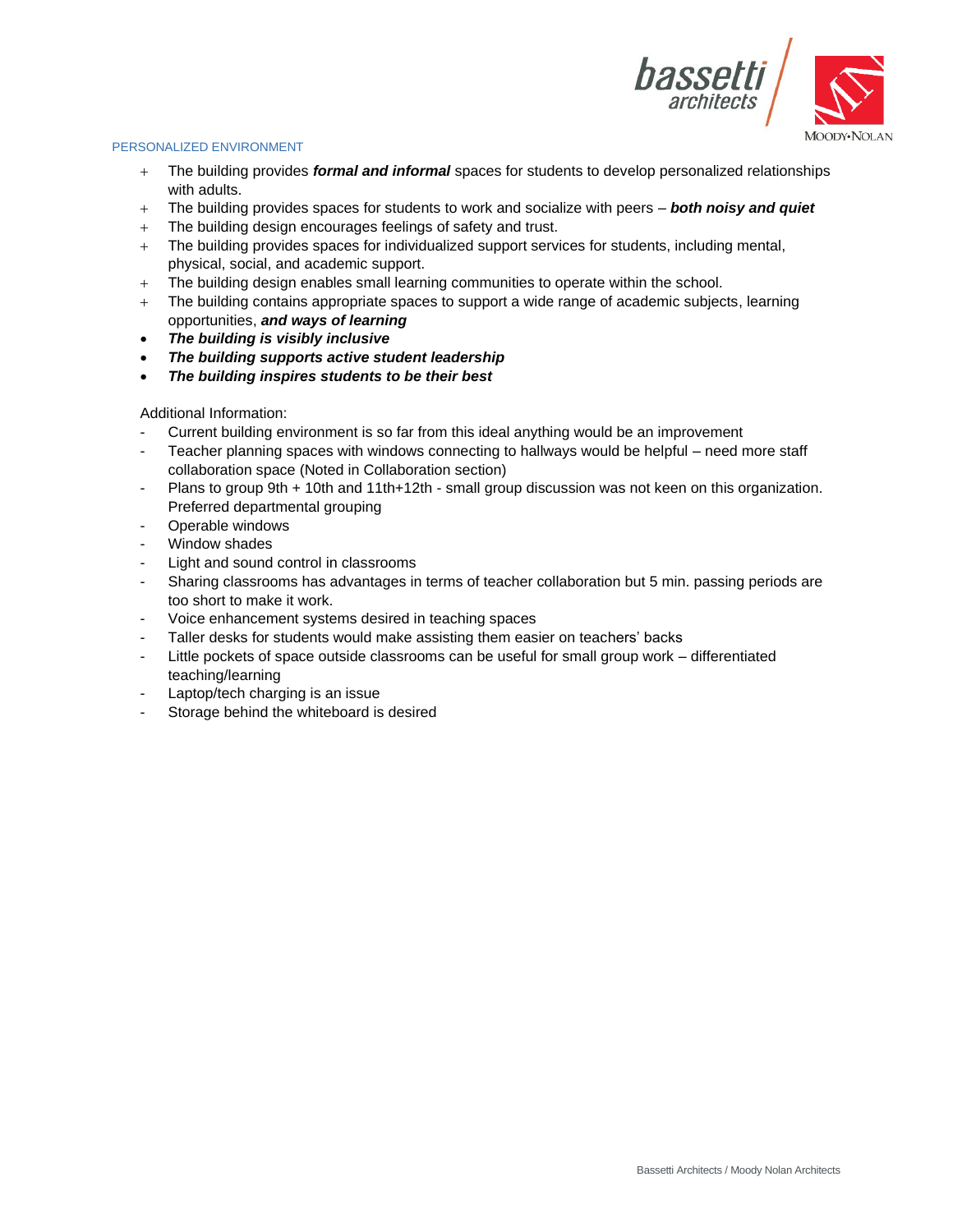

#### **SAFETY**

- + Spaces within the building promote safety and security.
- + The building contains both individual and group meeting spaces, providing opportunities for each student to be known by adults.
- + The building provides spaces for support services for students, including mental, physical, social, and academic support.
- + The building design contributes to a low incidence of disciplinary actions.
- + The building is well lit and can be easily monitored.
- *The building entry is visible, open, and has a second means of egress*
- *The building provides spaces, inside and out, that belong to students and are safe*
- *The building supports goos passive supervision of common areas*

- Baer Sheva Park is an outdoor hang out spot for students would prefer they stay onsite
- Need to be able to react to violence in the outside community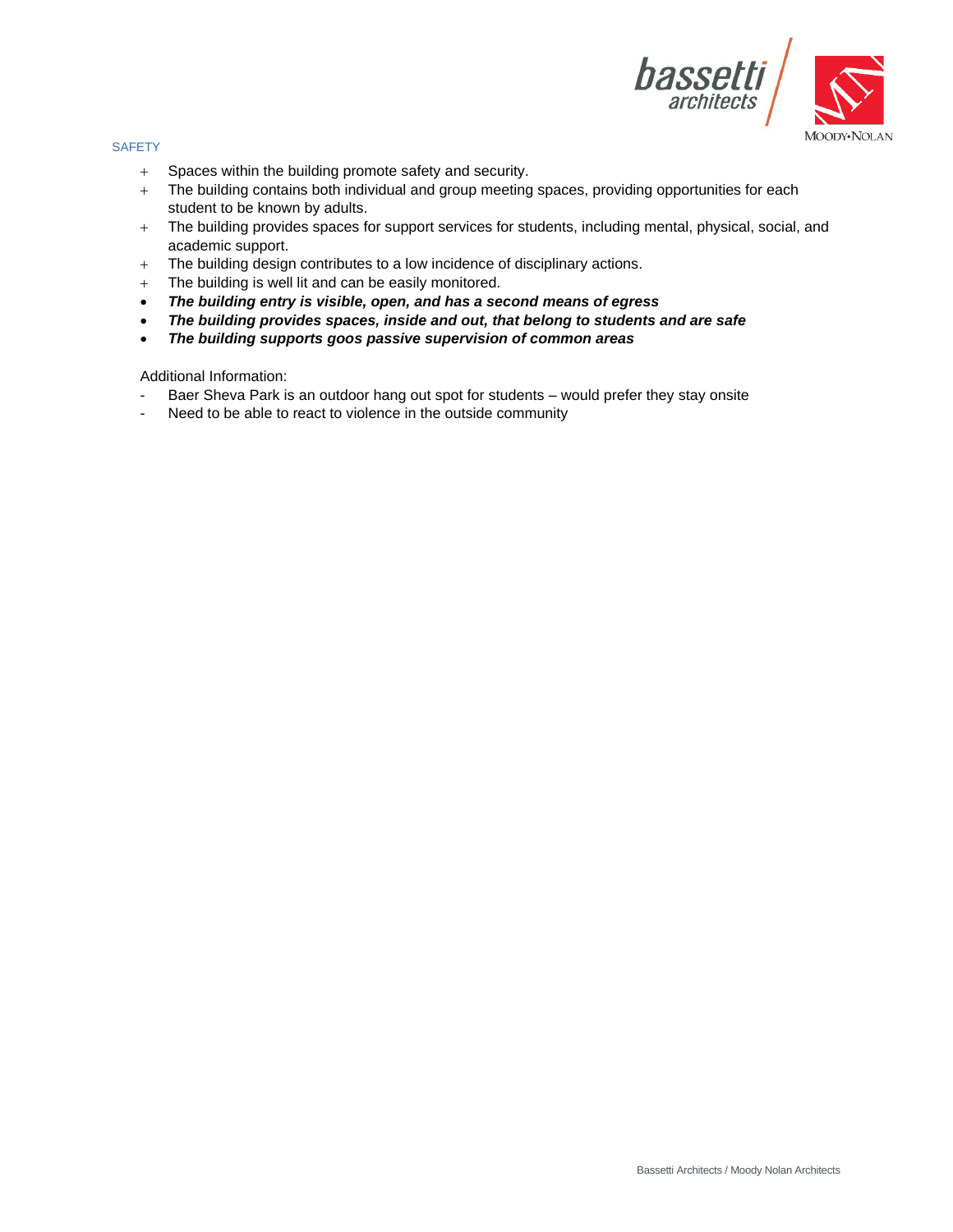

# PROGRAM ADAPTABILITY

- + Flexibility in building design makes it possible to offer a wide variety of interdisciplinary educational programs.
- + The building incorporates technology to support programs that help personalize education and maximize student learning.
- + The building provides spaces to support multiple instructional strategies and program delivery models, such as individualized instruction, small and large group learning, and independent learning.
- + Learning is enabled at the school with a variety of sizes and spaces.
- $+$  The building provides spaces to support a range of formats for students to demonstrate their knowledge, such as exhibitions, projects, portfolios, etc.
- *Learning spaces are sized appropriately to accommodate a variety of teaching conifgurations*
- *The building will provide a social place that is for the students (push beyond just a cafeteria) that can also be used for a range of student activities*
- *Exterior spaces are adaptable*

- Visible connection to small group work spaces is important (noted in Collaboration section)
- How do we ensure small group spaces aren't used as offices?
- Need adequate storage
- Furniture should be easily movable (furniture will be purchased later in the process)
- Outdoor space should be located at ground level
- Use digital bulletins for student work (note in Personalization section)
- Drama program would make use of many small meeting rooms organized around a practice theater
- Incorporate technololgy in a way that allows multiple spaces in the building to be used to study and help provide a seamless transtition from studying at home to studying at school.
- Ensure that layout of classrooms and group spaces are designed around the the way teachers work.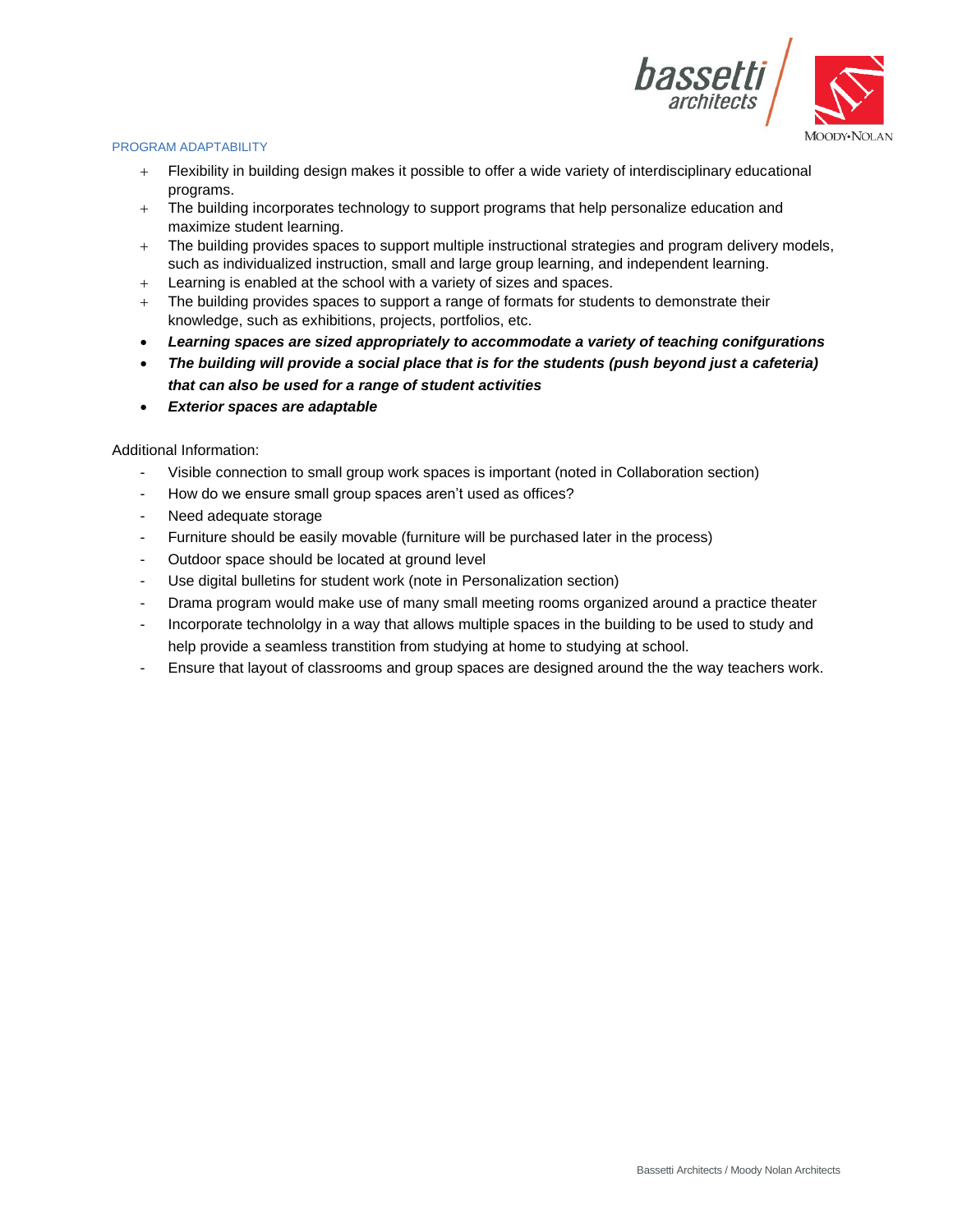

## **SUSTAINABILITY**

- + The building incorporates features that make the building healthier, cleaner and less costly.
- + The building incorporates features that "show" resource utilization and conservation.
- + Building incorporates features that allow students and teachers to affect their environment in an "ecofriendly" manner (resource use / recycling).
- + The building incorporates sustainable priority features as identified in the Washington
- + Sustainable Schools Protocol (see attachment "c")
- *The site accommodates opportunities for hands-on connections to nature (community garden etc.)*
- *The building has strong interior/exterior connections*
- *The building incorporates biophilic elements*
- *The project includes great exterior spaces that offer connections to nature for students, staff and community. (not just hardscape)*
- *The building finishes and colors are natural feeling and support learning*

- Consider LEED certification for the project
- Desire for non-gendered bathrooms
- Water bottle fillers are desired
- Make use of views to the lake
- Daylight is really important (strategy to support first bullet above)
- Provide effective natural and artificial light control
- Strong desire for site visits for other schools if/when possible
- Provide active as well as meditative outdoor spaces that attend to the social emotional needs of students.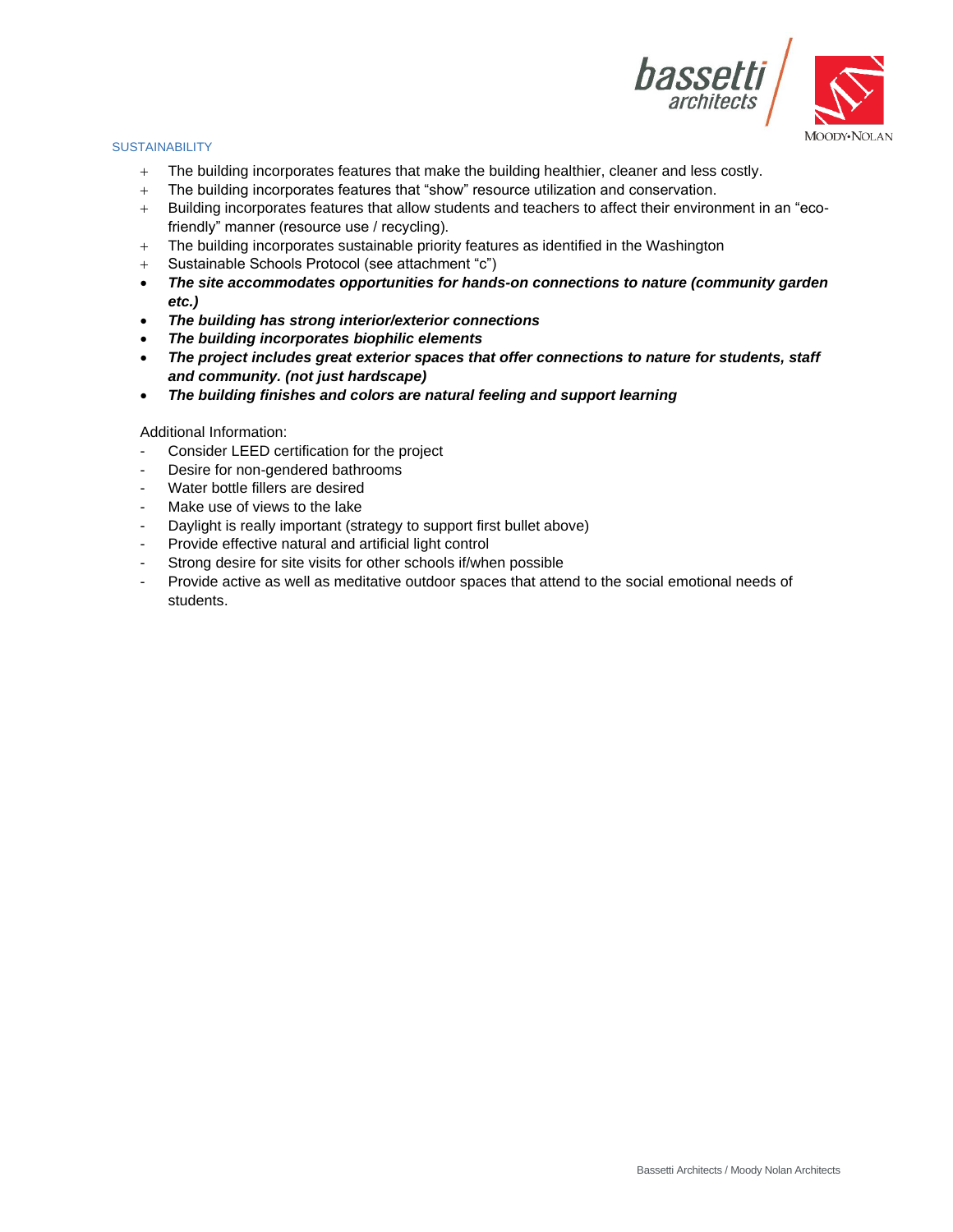

## COMMUNITY CONNECTIONS

- + The building design incorporates and helps convey the school's mission to the community.
- + The building provides access and spaces for parents to participate in decision-making and curricular activities at the school, and to gain a better understanding of their role in helping students meet academic expectations.
- + The building provides spaces for the community to be actively involved and visible in promoting a rigorous academic environment at the school.
- + Community resources and spaces help support and supplement the school's educational programs.
- + The building provides spaces for students to be mentored by community members.
- *The building reflects the community and engenders pride*
- *The building faces the community (Henderson)*
- *The campus sets collegiate/career expectations and prepares students to be comfortable in those settings*

- Front door to be close and accessible. Need a second exit for safety (noted in Safety section)
- Mental health counselors need space
- Are auto shop and metal shop programs coming back?
- Cultural art hub
- World-class athletic and arts facilities
- Support local community partnerships
	- o THC
	- o Asian Referral Service
	- o Community in Schools
	- o CIS
	- o Teen Health Center
	- o Black Business Men Breakfast Group
	- o Skills Center
	- o CTE programs (aviation)
	- o TEALS (Microsoft volunteers)